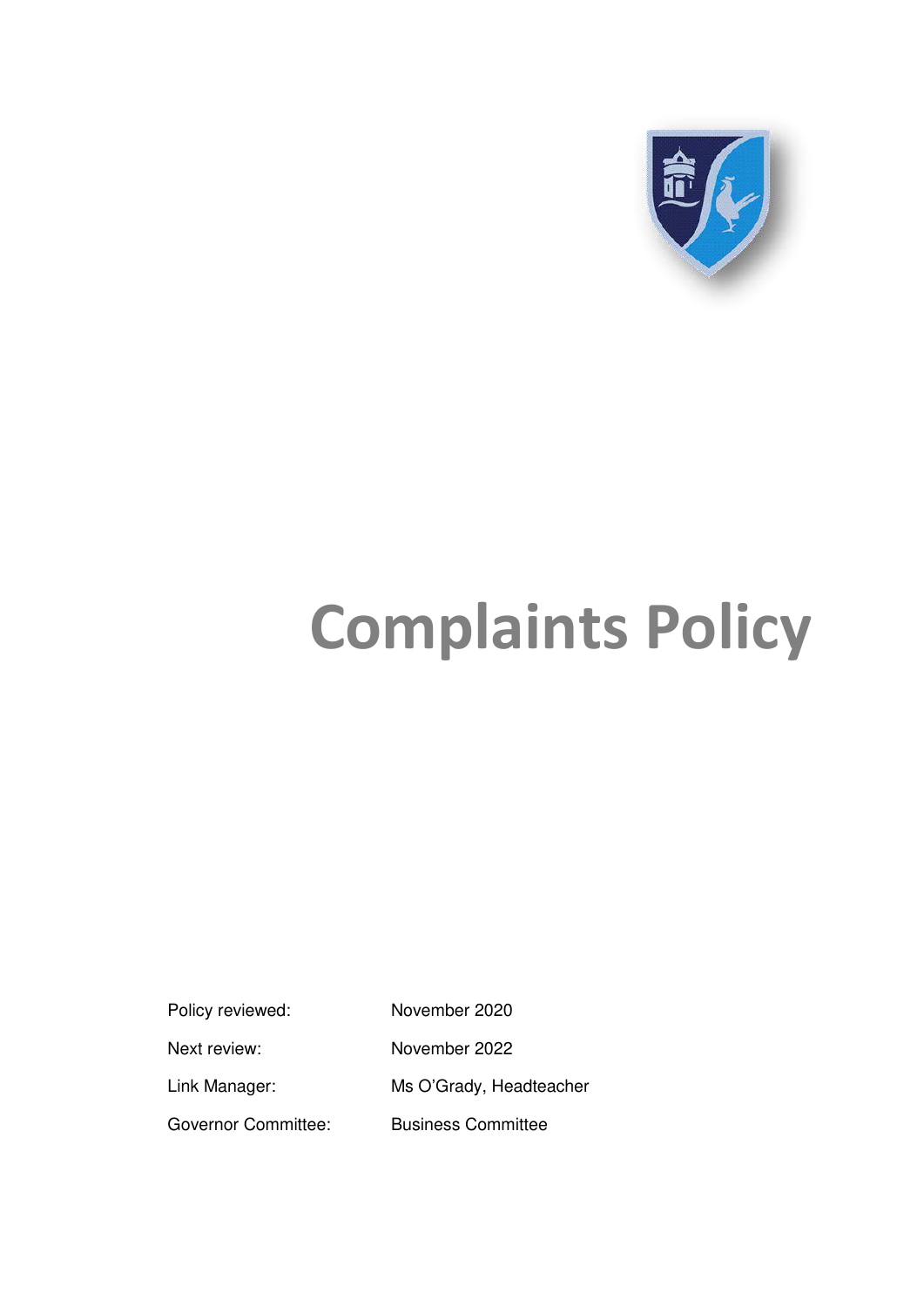## **Principle:**

This policy sets out the most suitable and effective process for dealing with the majority of complaints which are not covered by alternative statutory procedures. If another policy is more appropriate than this complaints policy for any given situation then it should be used in preference to it. In most cases any concern or complaint, regardless of whose attention it is initially brought to, should be discussed informally (stage 1) before being submitted at any of the following consecutive formal stages. However, occasionally there will be circumstances under which it is unsuitable for complaints to be dealt with in this way.

## **Purpose:**

This complaints policy aims to:

- Encourage the resolution of problems by informal means wherever possible;
- Ensure that concerns are dealt with quickly, fully and fairly and within clearly defined time limits;
- Provide effective responses and appropriate redress;
- Maintain good working relationships between all people involved with the school.

## **Who is allowed to complain?**

This policy may be used by anyone who has a concern or complaint about any aspect of the school. In the main this will mean the parents and carers of the school's pupils, but may include neighbours of the school, or any other members of the local community.

Linked Policies: Behaviour & Discipline Policy Accessibility Plan Grievance Policy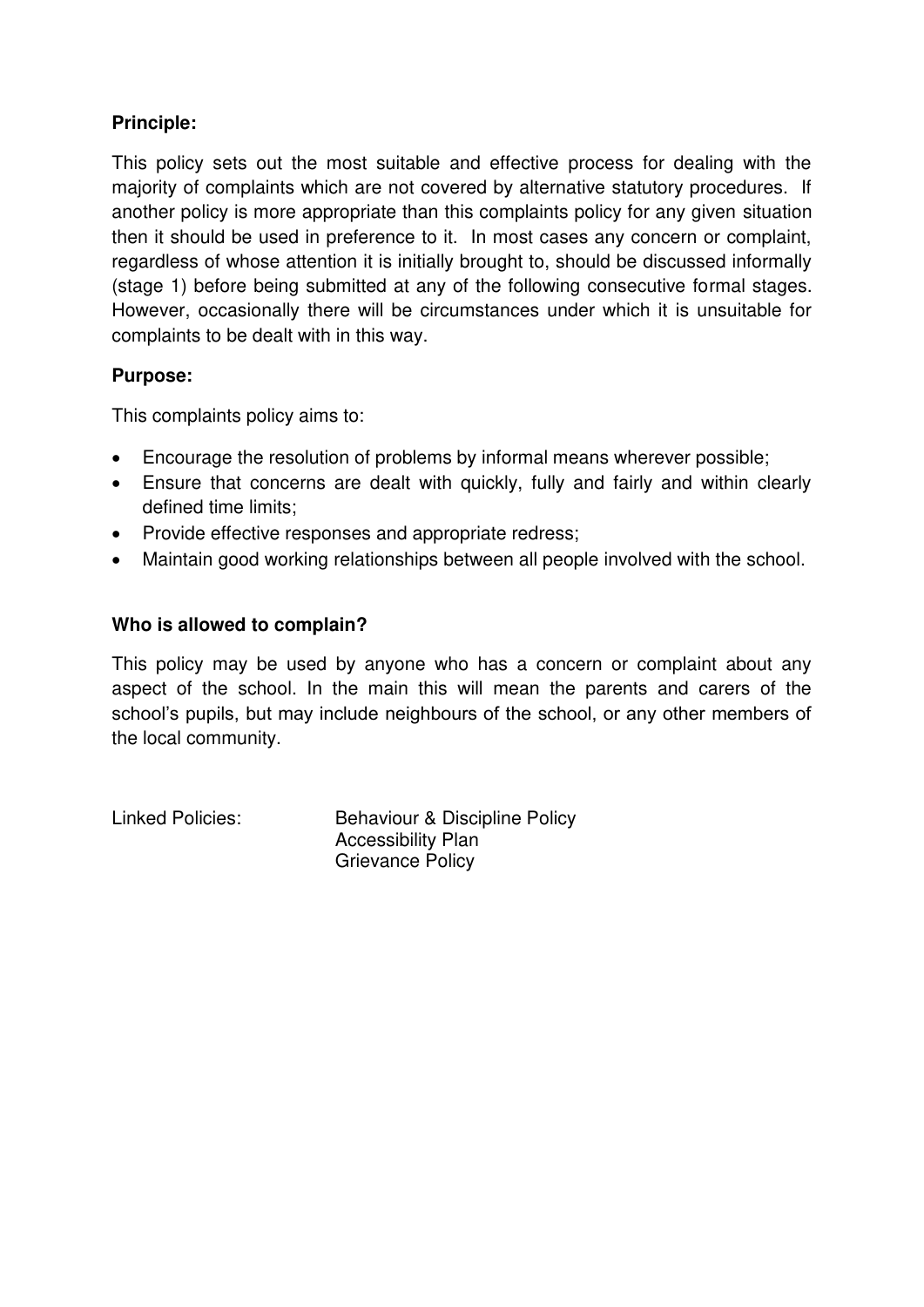## **COMPLAINTS PROCEDURE - CONTENTS**

- Monitoring Complaints
- Upholding or not upholding Complaints
- Publicity & Communication
- Confidentiality
- Equal Access, accompaniment and representation
- Time between stages
- Vexatious Complaints
- Unreasonably persistent, harassing or abusive complainants
- Appeals
- Governing Body Review
- The stages of a complaint
- Appeals
- Roles and Responsibilities
- Notification of the panel's decision
- Checklist for a panel hearing
- Summary for dealing with complaints
- Complaint Form

## **Monitoring complaints**

At all formal stages of the complaints procedure, the following information should be recorded:

- The name of the complainant;
- The date and time at which complaint was made;
- The details of the complaint;
- The desired outcome of the complainant;
- How the complaint is investigated (including written records of interviews held);
- Results and conclusions of investigations;
- Any action taken;
- The complainant's response (satisfaction or further pursuit of complaint).

The school may choose to appoint a member of staff as a 'complaints co-ordinator'. When this is the case, this individual will have the responsibility for the operation and management of the school complaints policy and will be responsible for monitoring complaints. Records should be retained for the periods specified in guidance on records retention (available separately). These should be kept separate from student records and if students are interviewed, they should be accompanied by a member of staff.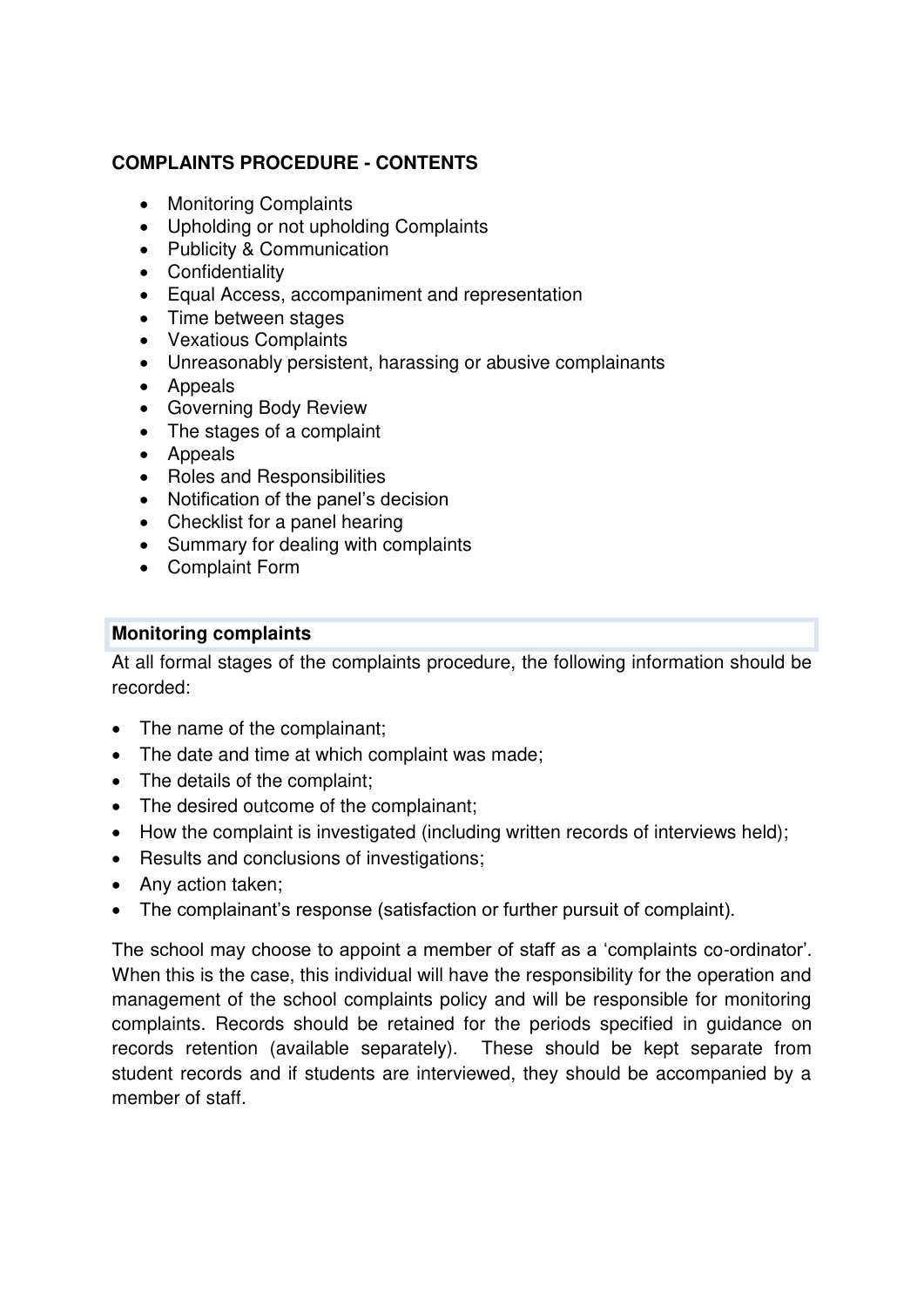## **Upholding or not upholding complaints**

At each stage of the complaints procedure, the conclusion will be either:

- 1. That the complaint is upheld (in part or in full) and, where appropriate, some form of action is taken. Or
- 2. That the complaint is not upheld and reasons for this are clearly given.

In the first instance, it may be appropriate to offer one or more of the following:

- an apology;
- an explanation;
- an admission that the situation could have been handled differently or better;
- an assurance that the event complained of will not recur;
- an explanation of the steps that have been taken to ensure that it will not happen again;
- an undertaking to review school policies in light of the complaint.

In the second instance, the complainant may either choose to take no further action or to take their complaint to the next relevant stage.

#### **Publicity and communication**

This policy will be made available via the Headteacher's PA and on the website. It may be included within the information given to new parents when their children join the school.

All staff and members of the governing body should be made aware of the complaints procedure and the various stages involved. At all stages of the complaints procedure, everybody involved needs to be clear about what is happening and what their responsibilities are. In addition, the complainant should be told how to proceed to the next stage of the procedure if and when their complaint is not upheld.

#### **Confidentiality**

Confidentiality is vital. All conversations and correspondence will be treated with discretion. Complainants have the right to know what use will be made of personal information and, accordingly, personal information will only be shared between staff on a 'need to know' basis.

#### **Equal access, accompaniment and representation**

Appropriate steps will be taken to ensure that any individual has the opportunity to raise their concerns or submit a formal complaint. This includes the right to be accompanied by a friend or relative at discussions and hearings.

If a complaint concerns the Headteacher, the governing body are advised to work with Trafford from the outset. In exceptional circumstances, Trafford is able to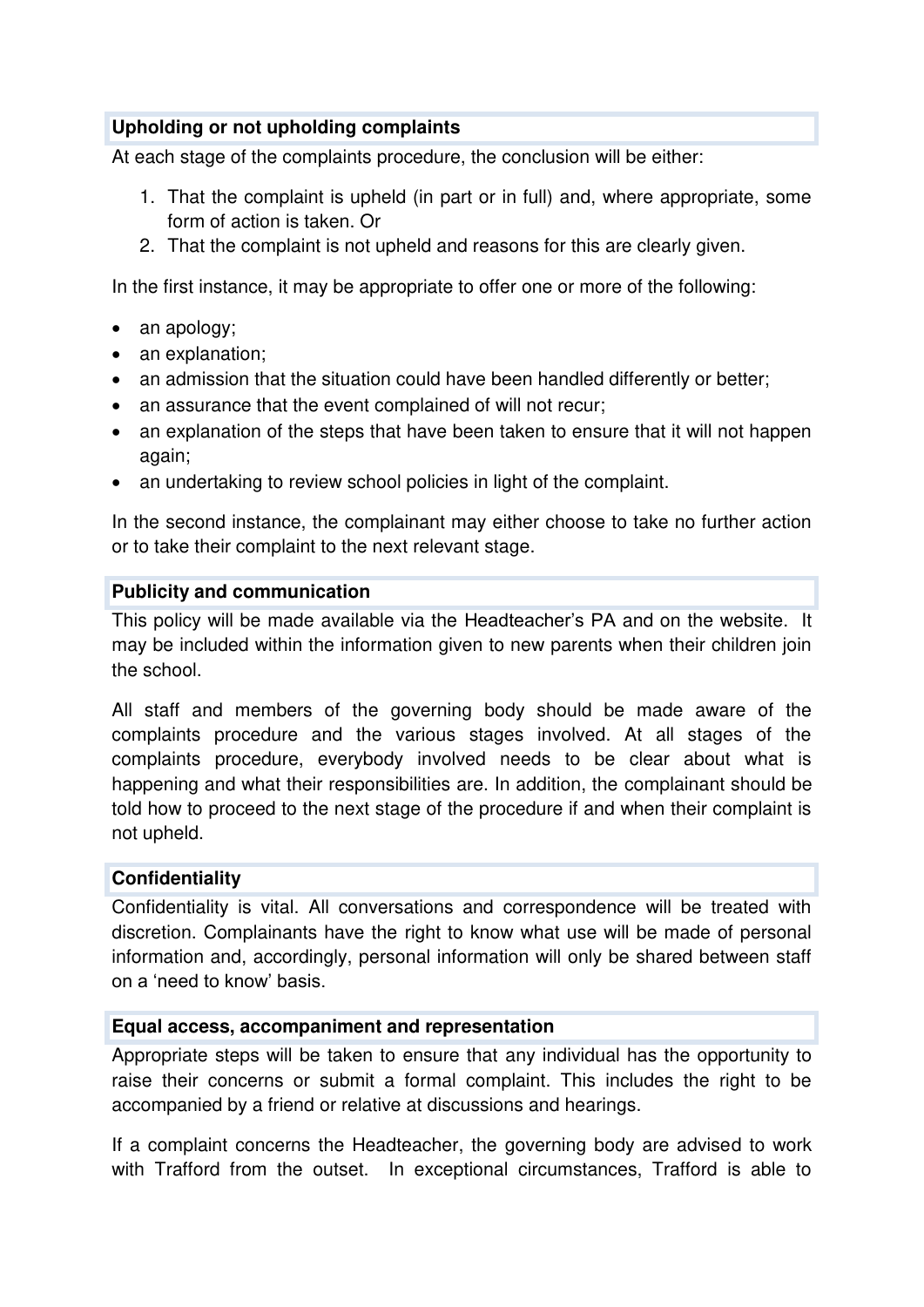investigate on behalf of either the Headteacher or Governors. Where possible, the intention will always be for Trafford to support the school in its own investigations rather than take complete responsibility for them itself.

#### **Time between stages**

Although each of the stages within the procedure should occur consecutively, it is not necessary for each stage to immediately follow the last. Complainants may need some time to decide whether or not they wish to pursue the matter any further.

After each stage, the complainant and the individual who is dealing with their complaint at that time should agree an appropriate time limit within which the next stage should be accessed, if at all. If the complaint is not submitted to the next stage within this agreed time limit it should be considered as closed.

In general, the time limits and deadlines contained within this policy should be adhered to. However, in certain circumstances it may be deemed inappropriate or impossible to guarantee that this is possible. Where a complaint leads to criminal proceedings this will always be the case. If and when it becomes necessary to alter the time limits and deadlines set out within this policy, the complainant should be told and given an explanation as to why this has been the case.

## **Vexatious Complaints**

The Chair of Governors can write to a complainant and refuse to consider their complaint at stage 3 if he or she feels that there are insufficient grounds to do so, if the complaint has already been considered at this stage or if it has been closed. In both cases, the complainant has the right to take their complaint to the Department for Education (or the EFA in the case of Academies).

## **Unreasonably Persistent, Harassing or Abusive Complainants**

The head teacher and governing body are fully committed to the improvement of our school. We welcome feedback from parents/carers and will always try to resolve any concerns as quickly as possible. There is a procedure for parents to use if they wish to make a formal complaint. Sometimes, however, parents or carers pursuing complaints or other issues treat staff and others in a way that is unacceptable. Whilst we recognise that some complaints may relate to serious and distressing incidents, we will not accept threatening or harassing behaviour towards any members of the school community.

This Policy provides information about our school policy on unreasonably persistent complainants or harassment of staff.

## **What do we mean by 'an unreasonably persistent complainant'?**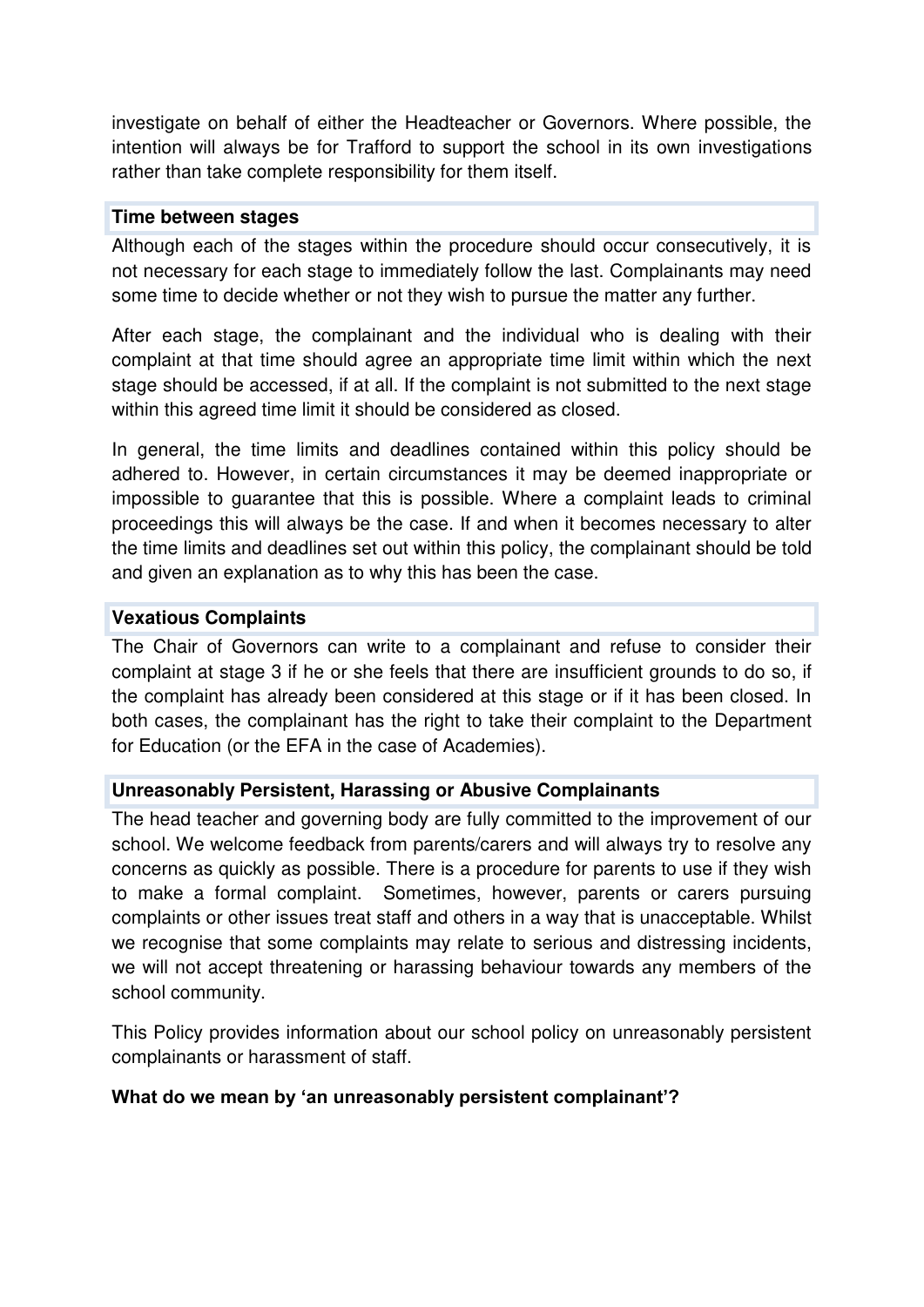An unreasonably persistent complainant may be anyone who engages in unreasonable behaviour when making a complaint. This will include persons who pursue complaints in an unreasonable manner.

Unreasonable behaviour may include:

- Actions which are out of proportion to the nature of the complaint, or persistent even when the complaints procedure has been exhausted, or personally harassing, or unjustifiably repetitious
- An insistence on pursuing unjustified complaints and/or unrealistic outcomes to justified complaints, pursuing justifiable complaints in an unreasonable manner (eg using abusive or threatening language; or making complaints in public or via a social networking site such as Facebook; or
- refusing to attend appointments to discuss the complaint.

## **What is 'harassment'?**

We regard harassment as the unreasonable pursuit of issues or complaints, particularly if the matter appears to be pursued in a way intended to cause personal distress rather than to seek a resolution.

Behaviour may fall within the scope of this policy if:

- it appears to be deliberately targeted at one or more members of school staff or others, without good cause;
- the way in which a complaint or other issues is pursued (as opposed to the complaint itself) causes undue distress to school staff or others;
- it has a significant and disproportionate adverse effect on the school community.

## **What does the school expect of any person wishing to raise a concern?**

The school expects anyone who wishes to raise concerns with the school to:

- treat all members of the school community with courtesy and respect;
- respect the needs of pupils and staff within the school;
- avoid the use of violence, or threats of violence, towards people or property;
- recognise the time constraints under which members of staff in schools work and
- allow the school a reasonable time to respond to a complaint;
- follow the school's complaints procedure.

## **Unreasonably persistent complaints or harassment**

This Policy is intended to be used in conjunction with the school's complaints procedure. Taken together, these documents set out how we will always seek to work with parents, carers and others with a legitimate complaint to resolve a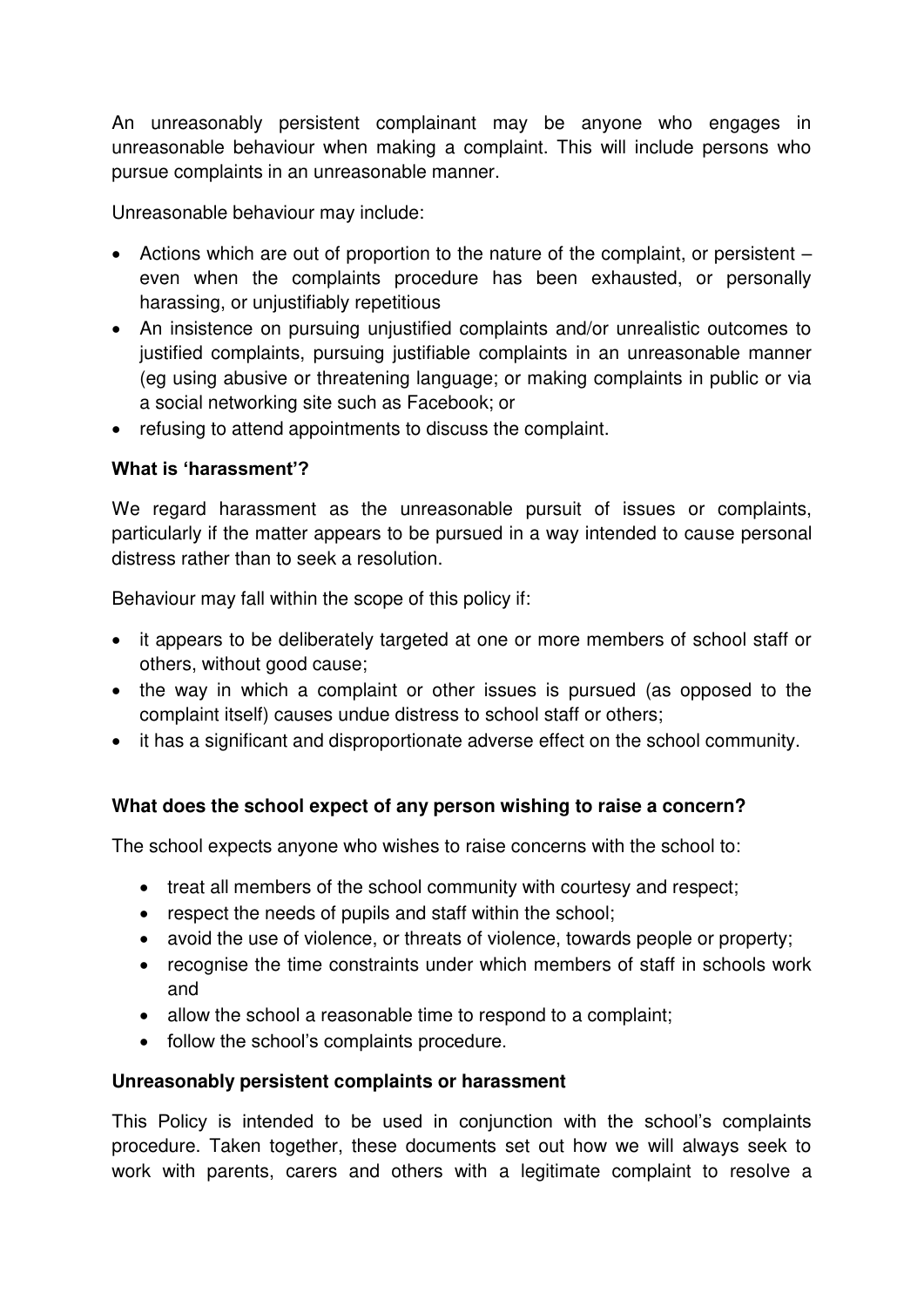difficulty. However, in cases of unreasonably persistent complaints or harassment, the school may take some or all of the following steps, as appropriate:

- inform the complainant informally that his/her behaviour is now considered by the school to be unreasonable or unacceptable, and request a changed approach;
- inform the complainant in writing that the school considers his/her behaviour to fall under the terms of the Unreasonably Persistent Complaints/ Harassment Policy;
- require all future meetings with a member of staff to be conducted with a second person present. In the interests of all parties, notes of these meetings may be taken;
- inform the complainant that, except in emergencies, the school will respond only to written communication and that these may be required to be channelled through a designated person or the Clerk to Governors.

## **Physical or verbal aggression**

The governing body will not tolerate any form of physical or verbal aggression against members of the school community. If there is evidence of such the school may:

- ban the individual from entering the school site, with immediate effect;
- request a Community Protection Notice
- prosecute under Anti-Harassment legislation;
- call the police to remove the individual from the premises, under powers provided by the Education Act 1996.

## **School's response to Unreasonably Persistent Complaints**

Legitimate complaints will always be considered, even if the person making them is (or has been) deemed to be Unreasonably Persistent or to have engaged in behaviour which is constitutes Harassment. Any such decision will form part of the evidence considered by a 3<sup>rd</sup> Stage Appeal Panel who will have the remit to review all decisions taken under this Policy. Any decision to deem an individual/party as Unreasonably Persistent will be subject to review after 6 months. The school reserves the right not to respond to communications from individuals subject to compliance with this Policy.

## **Appeals**

If at any stage, as the result of a complaint, a decision or course of action is taken with regards to an individual which they feel is ungrounded, unjustified or incorrect they have the right to appeal. Appropriate Appeals procedures will be followed in order to facilitate this.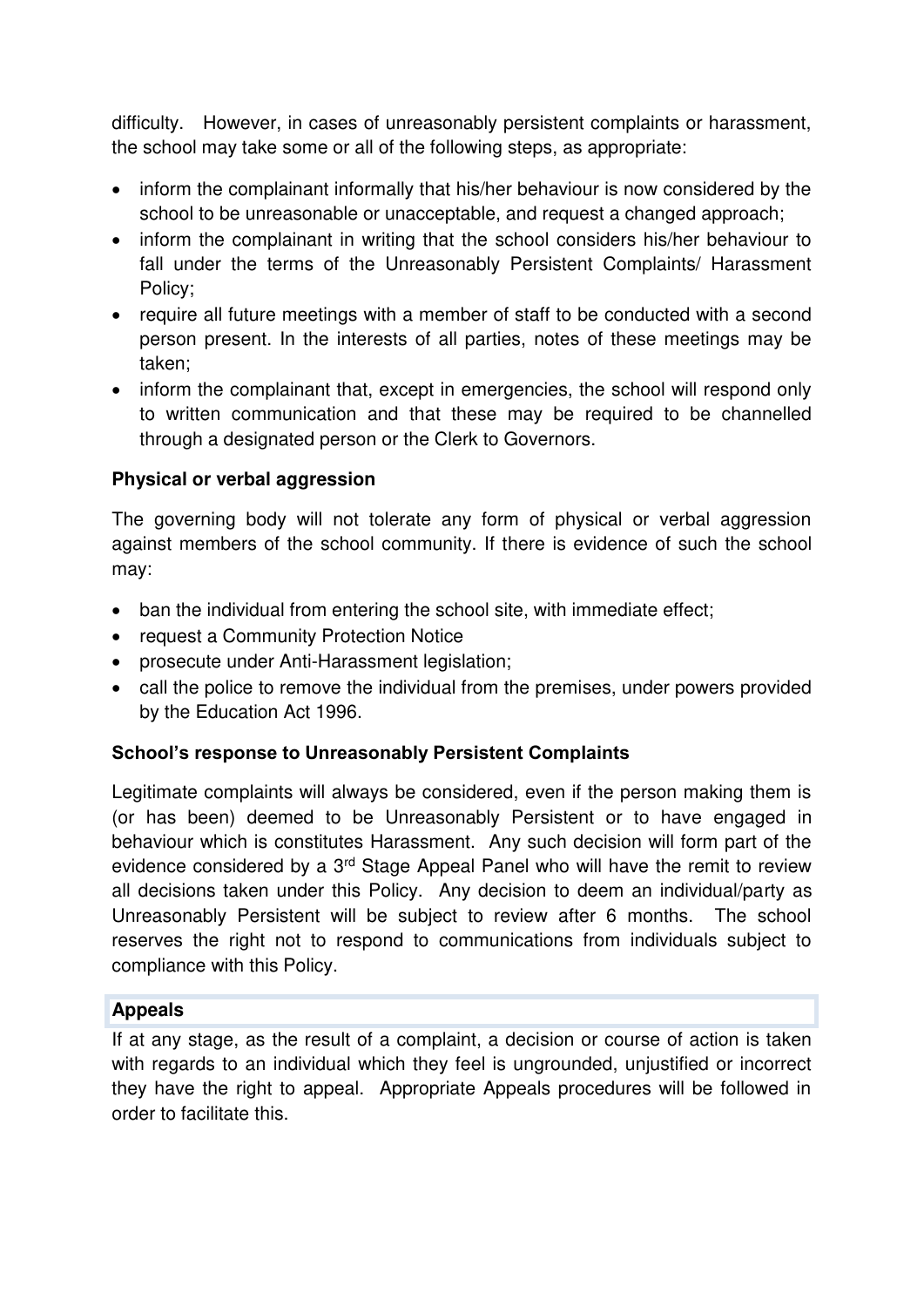#### **Governing Body Review**

The GB can monitor the level and nature of complaints, and review the outcomes on a regular basis to ensure the effectiveness of the procedure, making changes where necessary. Complaints information shared with the whole GB should not name individuals in case an appeal panel needs to be constituted.

Where circumstances arise that the whole GB is aware of the substance of a complaint before the final stage has been completed, schools should arrange for an independent panel to hear the complaint. They may approach a different school to ask for help or ask Governor Services (subject to appropriate SLA in place).

As well as addressing an individual's complaints, the process of listening to and resolving complaints will contribute to school improvement. When individual complaints are heard, schools may identify underlying issues that need to be addressed. The monitoring and review of complaints by the school and the GB can be a useful tool in evaluating a school's performance.

The frequency with which the school complaints procedure must be reviewed is determined by the GB. The GB may also delegate responsibility to a committee of the governing body, an individual governor or the Headteacher.

#### **The stages of the complaint**

#### **Stage 1 (informal): complaint heard by staff member**

It is in everyone's interest that complaints are resolved at the earliest possible stage. The experience of the first contact between the complainant and the school can be crucial in determining whether the complaint will escalate. To that end, if staff are made aware of the procedures, they will know what to do when they receive a complaint. It would assist the procedure if the school respected the views of a complainant who indicates that he/she would have difficulty discussing a complaint with a particular member of staff. In these cases, the complaints co-ordinator can refer the complainant to another staff member.

Where the complaint concerns the Headteacher or a Governor, the complaints coordinator can refer the complainant to the Chair of Governors (or Vice Chair if it involves the Chair). The ability to consider the complaint objectively and impartially is crucial. Where the first approach is made to a governor, the next step would be to refer the complainant to the appropriate person and advise them about the procedure.

Governors should not act unilaterally on an individual complaint outside the formal procedure or be involved at the early stages in case they are needed to sit on a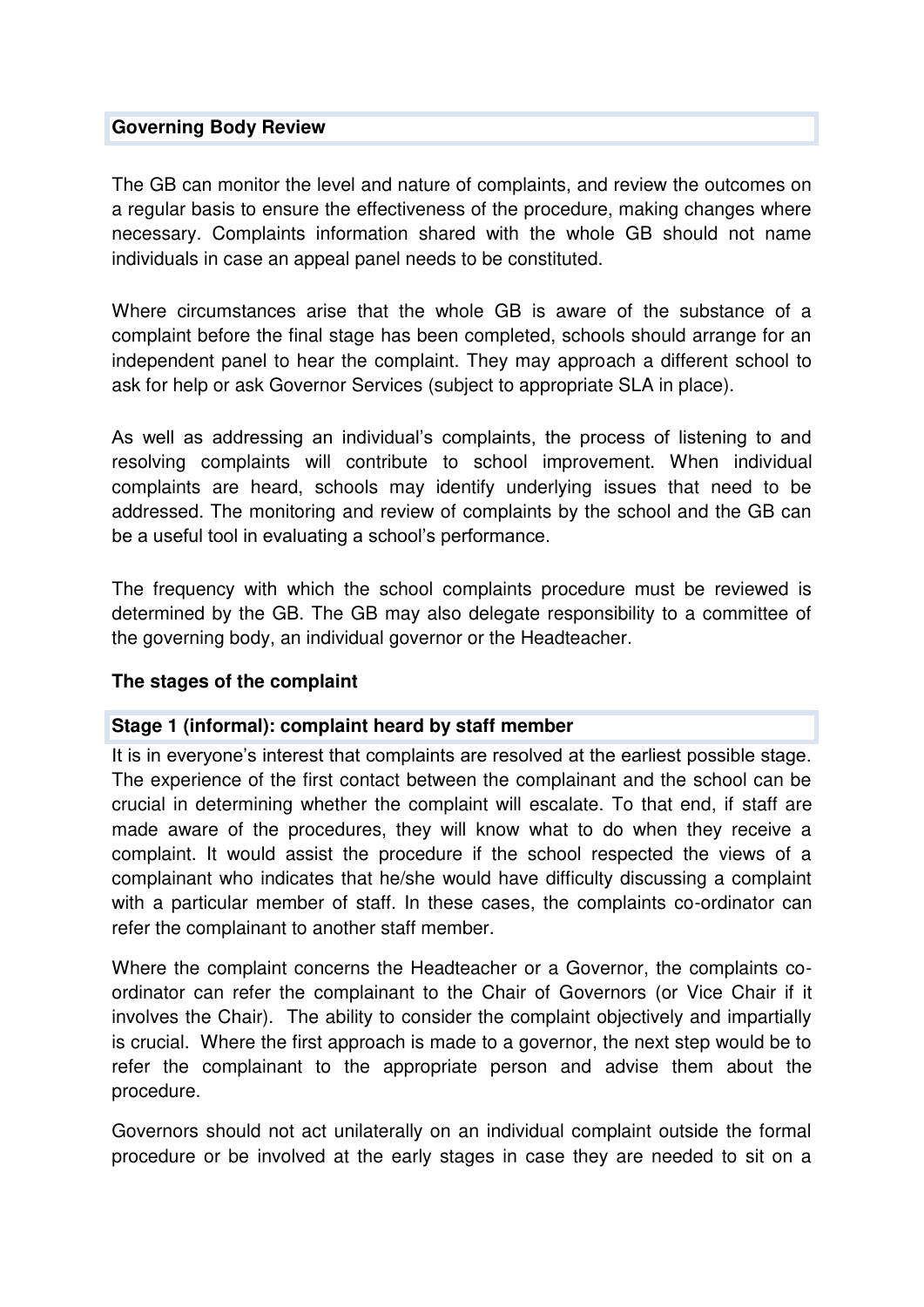panel at a later stage of the procedure. Governors should seek advice from the Clerking Service.

#### **Stage 2 (formal): complaint heard by headteacher**

The Headteacher's influence will already have shaped the way complaints are handled in the school. At this point, the complainant may be dissatisfied with the way the complaint was handled at Stage 1 as well as pursuing their initial complaint.

The head may delegate the task of collating the information to another staff member but not the decision on the action to be taken.

#### **Stage 2 (formal): complaint heard by Chair of Governors**

If the complainant is about the Headteacher or a Governor, the complainant should write to the Chair of Governors to request that their complaint is considered further.

If the complaint is regarding the Headteacher or a Governor, it will be investigated by the Chair of Governors who may conduct the investigation him/herself, delegate it to another Governor or commission an independent investigation. The Chair should seek advice from the Clerk to Governors and if necessary, HR and Legal Advisors.

## **Stage 3 (FINAL SCHOOL BASED STAGE): complaint heard by Complaints Appeal Panel**

If the complaint remains unresolved following the response of the Headteacher and Chair of Governors, the complainant usually needs to write to the Clerk to the Governing Body giving details of the complaint and asking that it is put before the appeal panel. The Chair (or Clerk on behalf of the Chair) will convene a complaints appeal panel.

The governors' appeal hearing is the last school-based stage of the complaints process and is not convened merely to rubber-stamp previous decisions. Individual complaints would not be heard by the whole GB at any stage, as this could compromise the impartiality of any panel set up for a disciplinary hearing against a member of staff following a serious complaint.

The Complaints Appeal Panel will be constituted by Governors subject to availability and impartiality. The Panel will have delegated powers to; hear complaints; set out its terms of reference and procedures; hear individual appeals; make recommendations on policy as a result of complaints. The panel can be drawn from the nominated members and may consist of three or five people. The panel may choose their own Chair.

#### **The remit of The Complaints Appeal Panel**

The panel can:

• dismiss the complaint in whole or in part;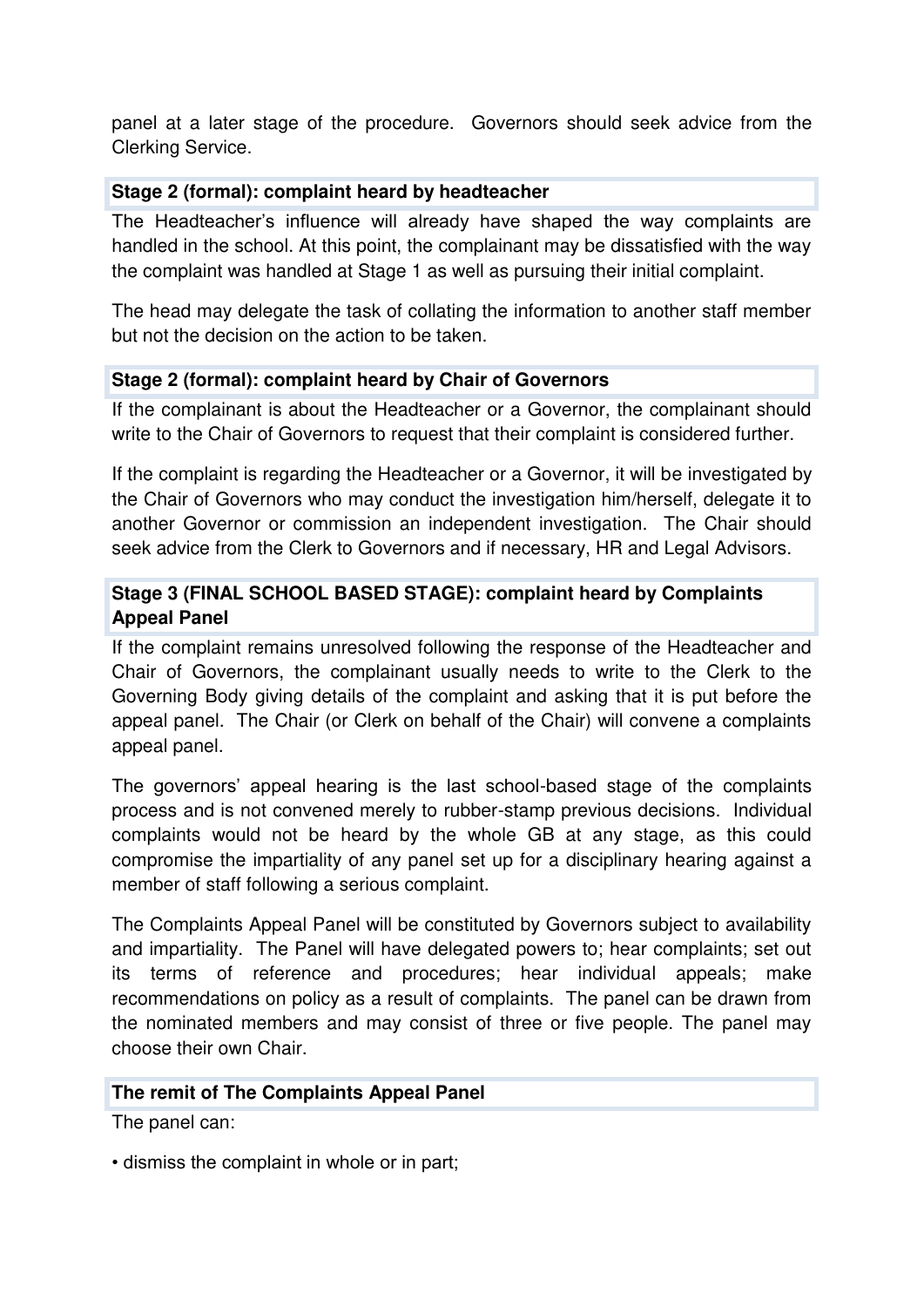- uphold the complaint in whole or in part;
- decide on the appropriate action to be taken to resolve the complaint;

• recommend changes to the school's systems or procedures to ensure that problems of a similar nature do not recur.

There are several points which any governor sitting on a complaints panel needs to remember:

a. It is important that the appeal hearing is independent and impartial and that it is seen to be so. No governor may sit on the panel if they have had a prior involvement in the complaint or in the circumstances surrounding it. In deciding the make-up of the panel, governors need to try and ensure that it is a cross-section of the categories of governor and be sensitive to the issues of race, gender and religious affiliation.

b. The aim of the hearing, which needs to be held in private, will always be to resolve the complaint and achieve reconciliation between the school and the complainant. However, it has to be recognised that the complainant might not be satisfied with the outcome if the hearing does not find in their favour. It may only be possible to establish the facts and make recommendations which will satisfy the complainant that his or her complaint has been taken seriously.

c. An effective panel will acknowledge that many complainants feel nervous and inhibited in a formal setting. Parents often feel emotional when discussing an issue that affects their child. The panel Chair will ensure that the proceedings are as welcoming as possible. The layout of the room will set the tone and care is needed to ensure the setting is informal and not adversarial.

d. Extra care needs to be taken when the complainant is a child. Careful consideration of the atmosphere and proceedings will ensure that the child does not feel intimidated. The panel needs to be aware of the views of the child and give them equal consideration to those of adults. Where the child's parent is the complainant, it would be helpful to give the parent the opportunity to say which parts of the hearing, if any, the child needs to attend.

e. The governors sitting on the panel need to be aware of the complaints policy and their roles and responsibilities seeking advice where necessary from the Clerk.

#### **The final stage of appeal is to the Secretary of State for Education.**

Complainants should be advised to write to The School Complaints Unit (SCU) at: Department for Education 2nd Floor, Piccadilly Gate Manchester M1 2WD

What will the Department for Education do?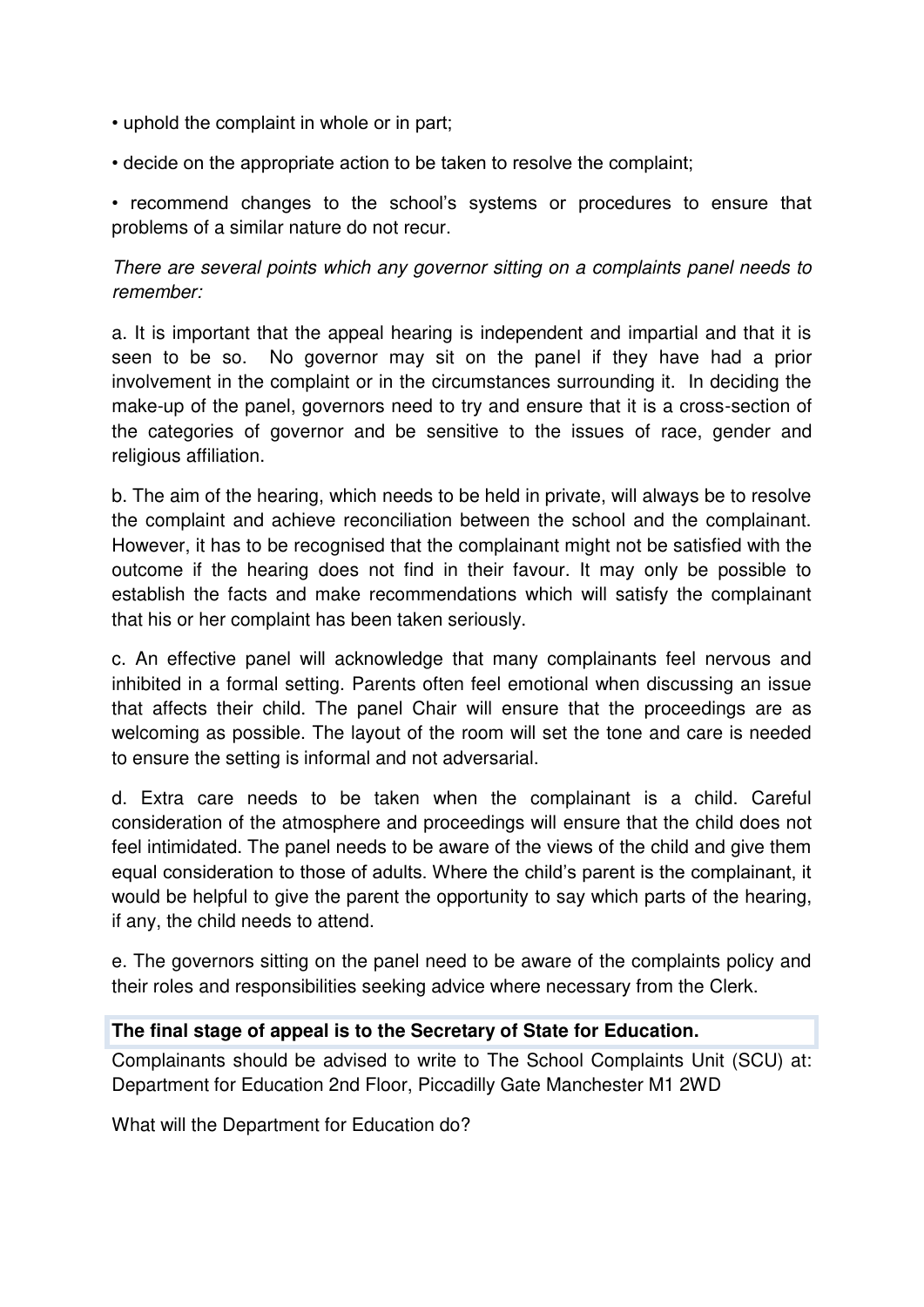If a complaint has exhausted the local procedures, SCU will examine if the complaints policy and any other relevant policies were followed in accordance with the provisions set out. SCU also examines policies to determine if they adhere to education legislation.

However, the department will not re-investigate the substance of the complaint. This remains the responsibility of schools. If legislative or policy breaches are found, SCU will report them to the school and the complainant and, where necessary, require remedial action to be taken. Failure to carry out remedial actions could ultimately result in a formal Direction being issued by the Secretary of State.

#### **Roles & Responsibilities**

## **The role of the clerk**

The department strongly recommends that any panel or group of governors considering complaints be clerked. The clerk would be the contact point for the complainant and be required to:

• set the date, time and venue of the hearing, ensuring that the dates are convenient to all parties and that the venue and proceedings are accessible;

• While it may be appropriate to offer a selection of dates, panel meetings can proceed in the absence of a complainant if no mutual date is agreed.

• collate any written material and send it to the parties in advance of the hearing (recommended at least five school days in advance);

- meet and welcome the parties as they arrive at the hearing;
- record the proceedings by taking discursive minutes;
- notify all parties of the panel's decision.

The Clerk should share copies of the panel meeting minutes with all parties involved in the panel hearing, providing a reasonable opportunity for the minutes to be agreed or challenged.

## **The role of the Chair of the Governing Body or the nominated governor**

- Check that the correct procedure has been followed;
- If a hearing is requested, notify the clerk to arrange the panel.

## **The role of the Chair of the Panel**

The Chair of the Panel has a key role, ensuring that:

• the remit of the panel is explained to the parties and each party has the opportunity of putting their case without undue interruption;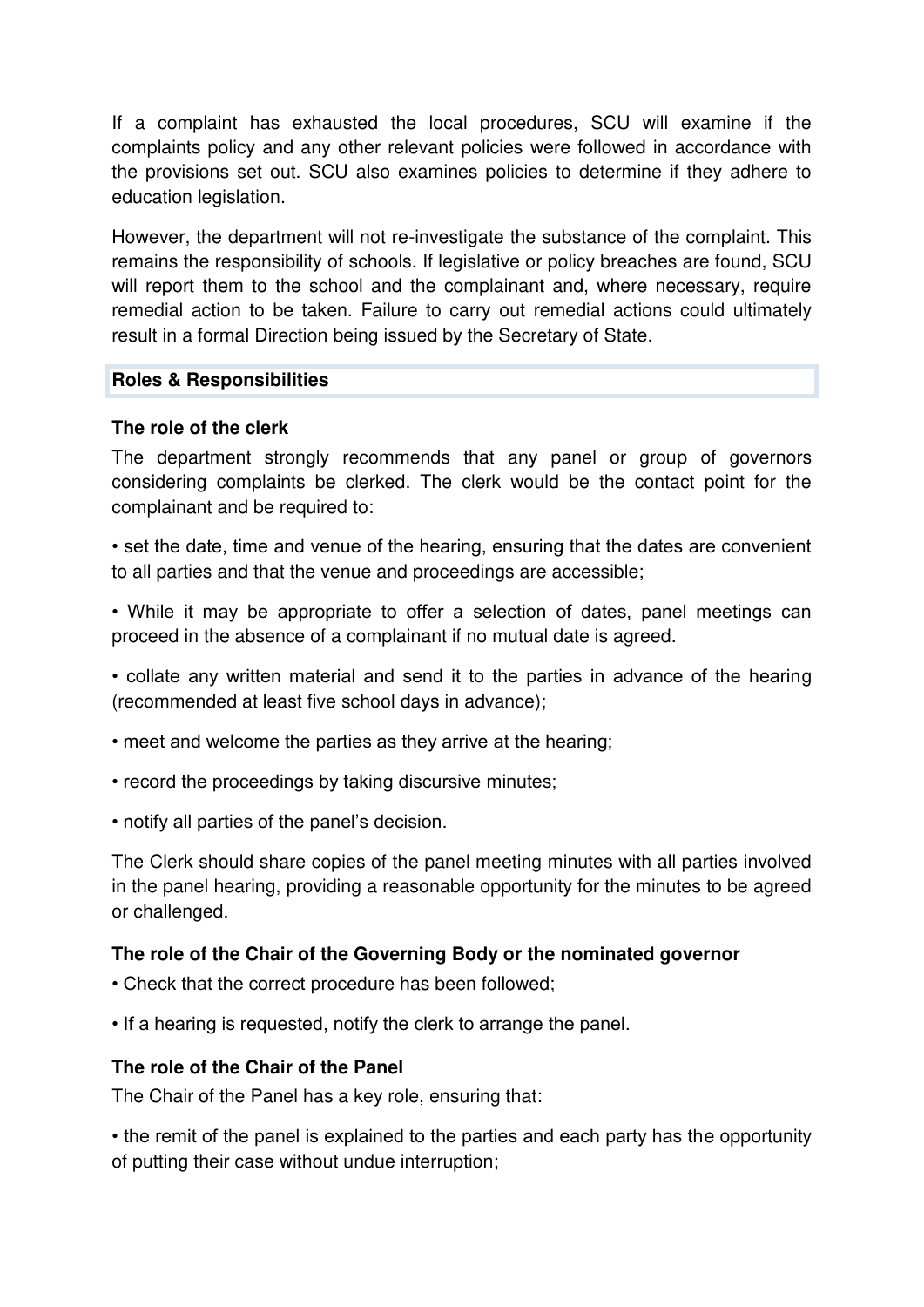- the issues are addressed;
- key findings of fact are made;

• parents and others who may not be used to speaking at such a hearing are put at ease;

• the hearing is conducted in an informal manner with each party treating the other with respect and courtesy;

• the panel is open minded and acting independently;

• no member of the panel has a vested interest in the outcome of the proceedings or any involvement in an earlier stage of the procedure;

• each side is given the opportunity to state their case and ask questions;

• written material is seen by all parties. If a new issue arises it would be useful to give all parties the opportunity to consider and comment on it.

#### **Notification of the panel's decision**

The Chair of the Panel needs to ensure that the complainant is notified of the panel's decision, in writing, with the panel's response (including the reasons for the decision); this is usually within a set deadline which is publicised in the procedure. The letter needs to explain if there are any further rights of appeal and, if so, to whom they need to be addressed.

#### **Checklist for a panel hearing**

The panel needs to take the following points into account:

• The hearing is as informal as possible.

• Witnesses are only required to attend for the part of the hearing in which they give their evidence.

• After introductions, the complainant is invited to explain their complaint, and be followed by their witnesses.

• The Headteacher may question both the complainant and the witnesses after each has spoken.

• The Headteacher is then invited to explain the school's actions and be followed by the school's witnesses.

• The complainant may question both the Headteacher and the witnesses after each has spoken.

• The panel may ask questions at any point.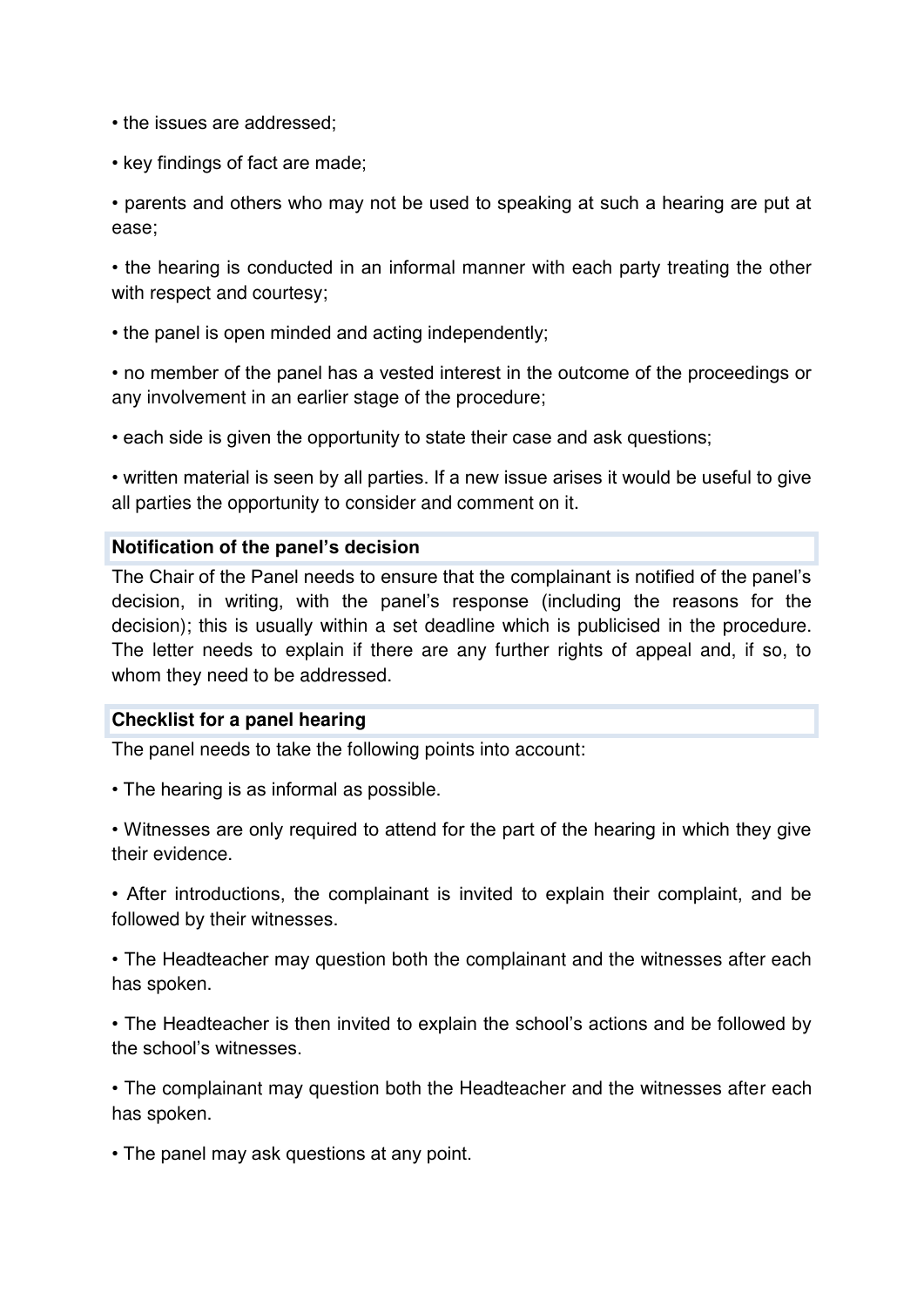• The complainant is then invited to sum up their complaint.

• The Headteacher is then invited to sum up the school's actions and response to the complaint.

- Both parties leave together while the panel decides on the issues.
- The Chair explains that both parties will hear from the panel within a set time scale.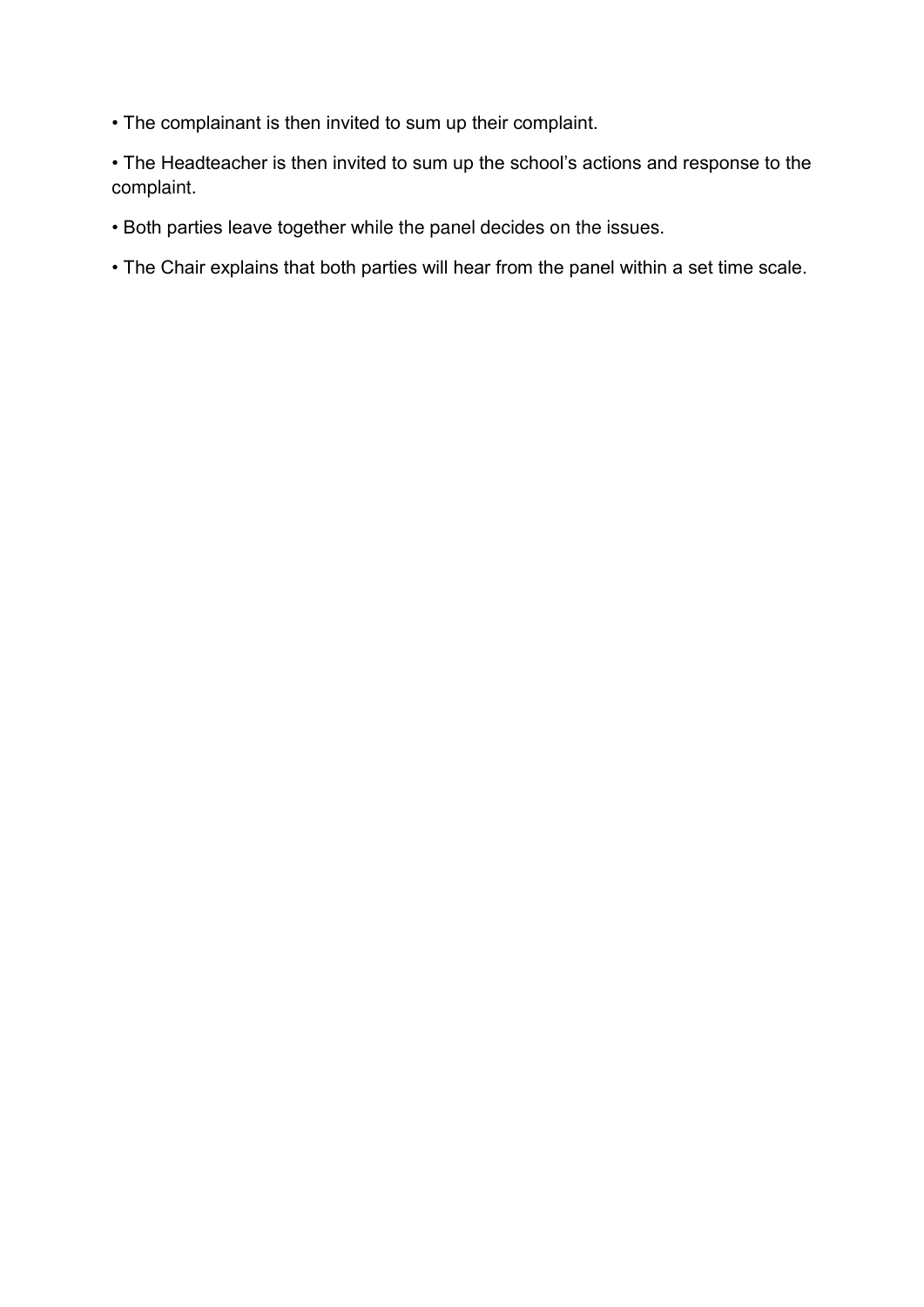## **Summary for Dealing with Complaints Stage 1 – Complaint heard by staff member**

- complaint brought forward
- complainant asked to complete appendix 1: Complaint Form
- complaint investigated by relevant party: direct line manager in first instance
- complainant informed of outcome
- Investigator completes outcome section on appendix 1 indicating resolved/unresolved
- Complaints co-ordinator informed of outcome and given appendix 1 to file

## **Stage 2: Complaint heard by Head teacher (If complaint unresolved at stage 1)**

- Complaints outcome form from stage 1 passed to HT
- HT acknowledges receipt of complaint and clarifies process for Stage 2
- HT conducts investigation or delegates to member of staff to investigate and report
- HT makes decision
- HT write to complainant with outcome of investigation
- HT Ensures complaints co-ordinator informed of outcome
- Offer escalation to Stage 3 if dissatisfied and not resolved

## **Stage 2 - Complaint heard by Chair of Governors (If complaint is regarding the Headteacher or a Governor)**

- Complaints Outcome form from stage 1 passed to Chair of Governors
- Acknowledge receipt of complaint
- Write to complainant with outcome of investigation
- Ensure complaints co-ordinator informed of outcome
- Offer escalation to Stage 3 if dissatisfied and not resolved

## **Stage 3 – Governor's complaints panel meeting arranged**

• Issue letter inviting complainant to meeting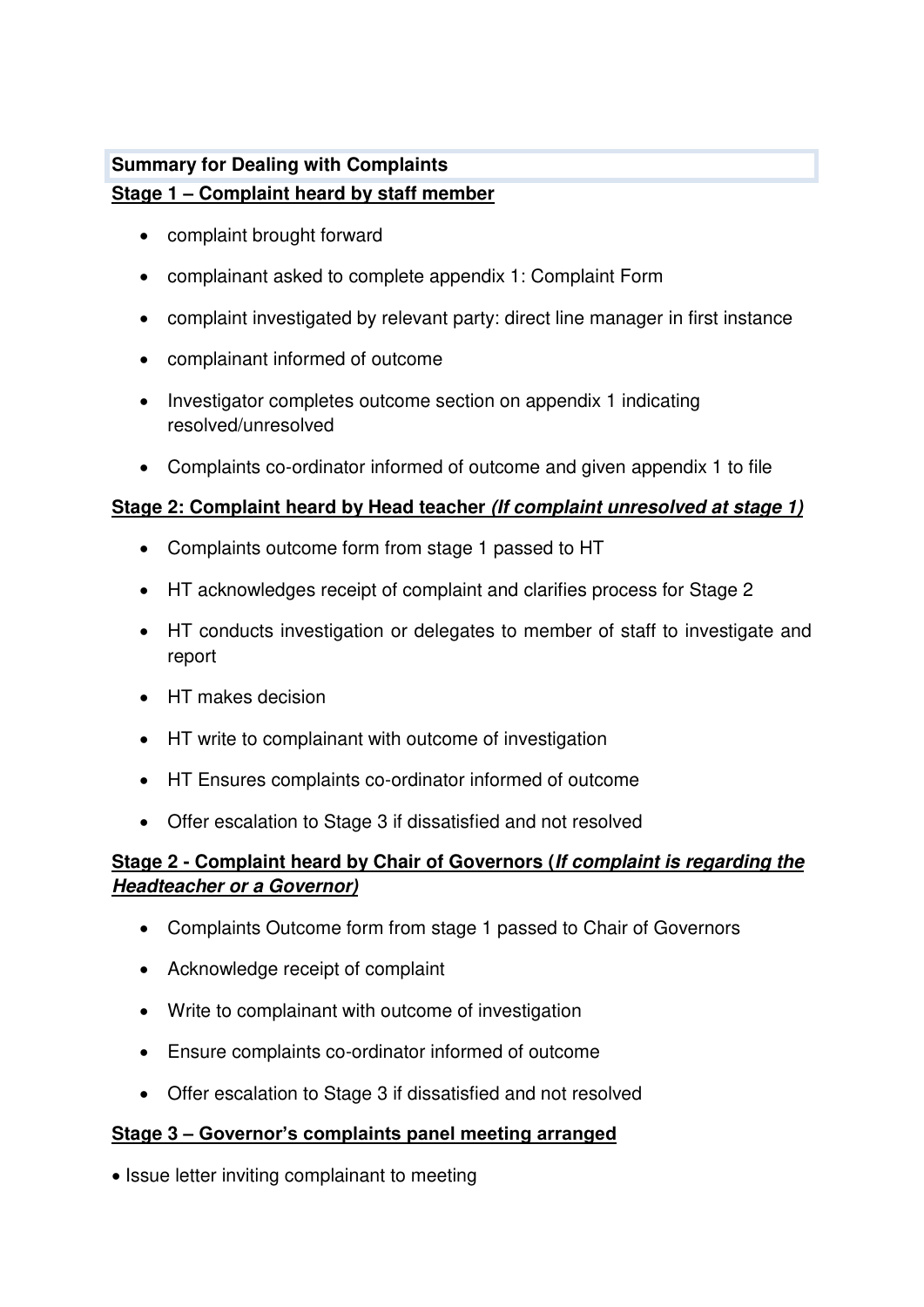- Issue letter confirming panel decision
- Ensure complaints co-ordinator informed of outcome

 Advise of escalation routes to the Secretary of State for Education. Complainants should be advised to write to The School Complaints Unit (SCU) at: Department for Education 2nd Floor, Piccadilly Gate Manchester M1 2WD.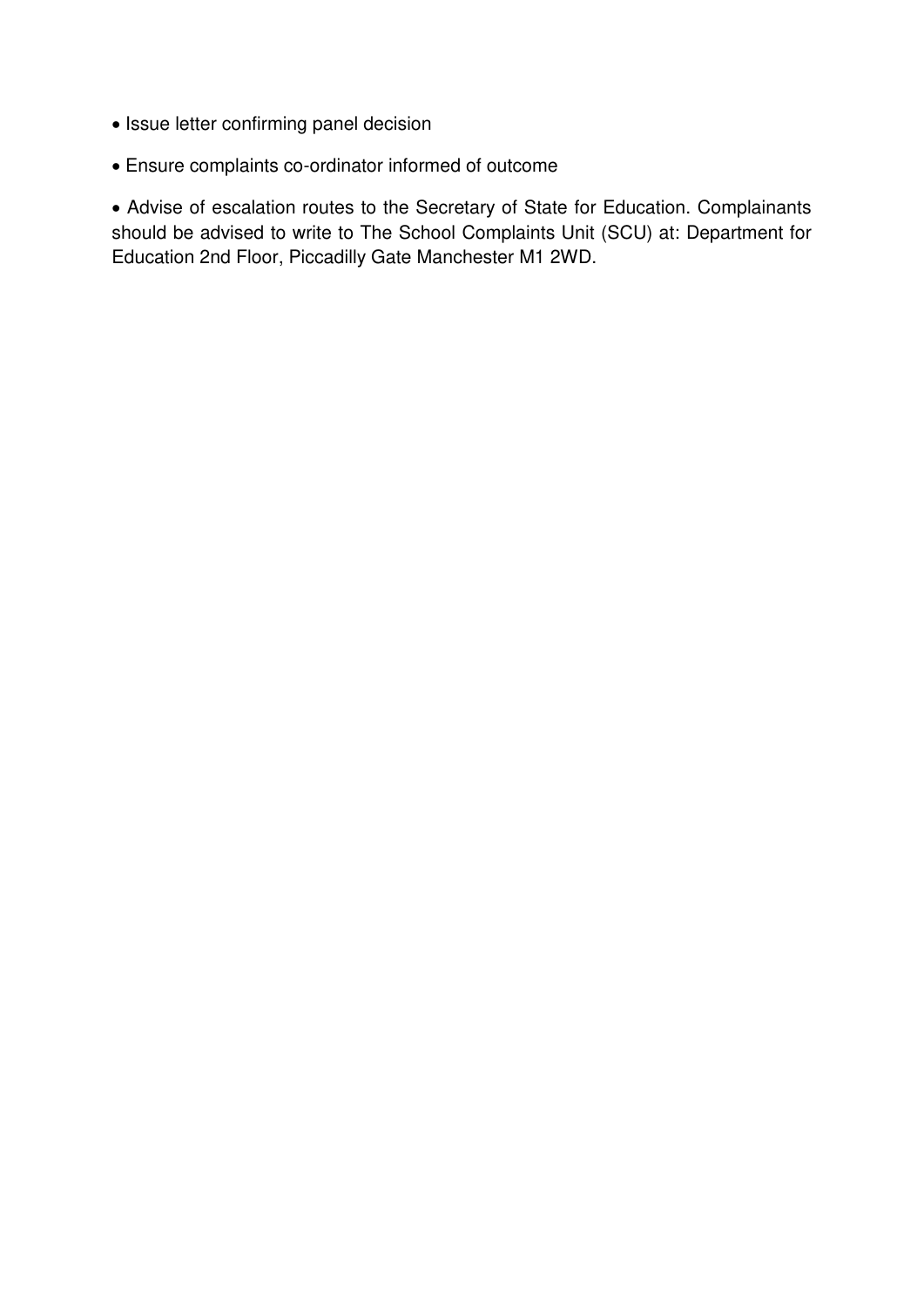#### **Appendix 1: Complaint Form**

*Please complete and return to Head teacher's Personal Assistant* **(complaints co-ordinator) who will acknowledge receipt and explain what action will be taken.** 

Your name:

Pupil's name (if relevant):

Your relationship to the pupil (if relevant):

Address:

Postcode:

Day time telephone number:

Evening telephone number:

**Please give details of your complaint.** 

#### **What action, if any, have you already taken to try and resolve your complaint.**

(Who did you speak to and what was the response)?